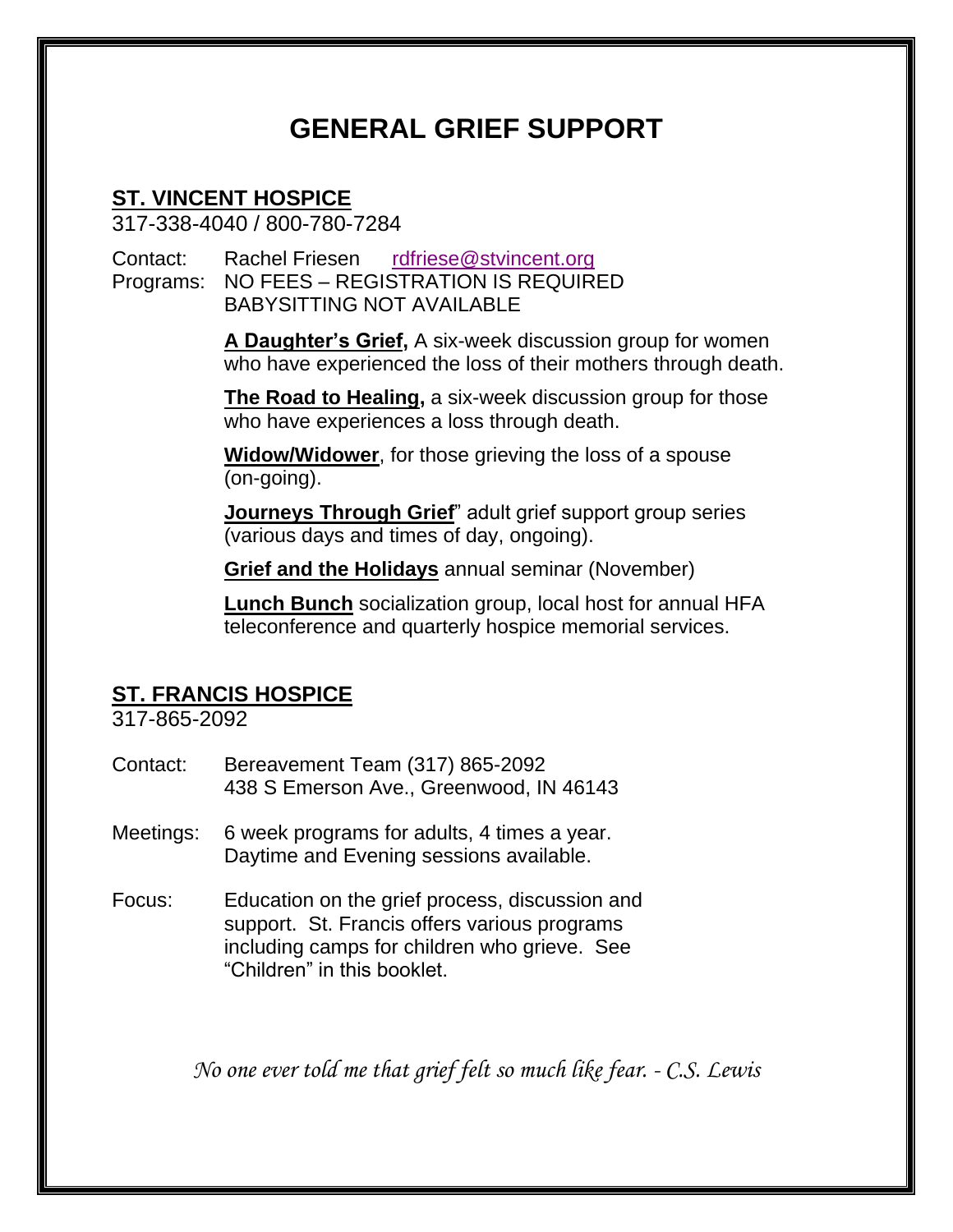#### **UNIVERSITY HEALTH HOSPICE**

317-962-0800

Contact: Clara Merkel (317) 962-0800 [cmerkel@iuhealth.org](mailto:cmerkel@iuhealth.org) Lori Mercer (317) 962-0775 Imercer@iuhealth.org

Methodist/IU/Riley Hospitals

- Meetings: Adult: On-going Bereavement Groups. Holiday Workshops also available
- Focus: Instruction and discussion of the grief process allowing for time to talk about personal loss and grief.

#### **COMMUNITY HOME HEALTH AND HOSPICE SERVICE**

317-621-4646

- Contact: Bereavement Team (317) 621-4646 (800) 404-4852
- Meetings: Various support groups for adults. Call for specifics. Specialty groups listed in appropriate sections of this booklet.

## **VISTA CARE HOSPICE**

317-788-0300

- Contact: Rev. Steve Agal (317) 788-0300 ext. 2259 1-800-480-9408 [sagal@odsyhealth.com](mailto:sagal@odsyhealth.com) 6431 South East Street, Indianapolis, In 46227
- Meetings: Afternoon and Evening classes. FREE- Call for more information.
- Focus: Group offers instruction in the grief process and allows time to share personal experiences of loss. Individual support is available.